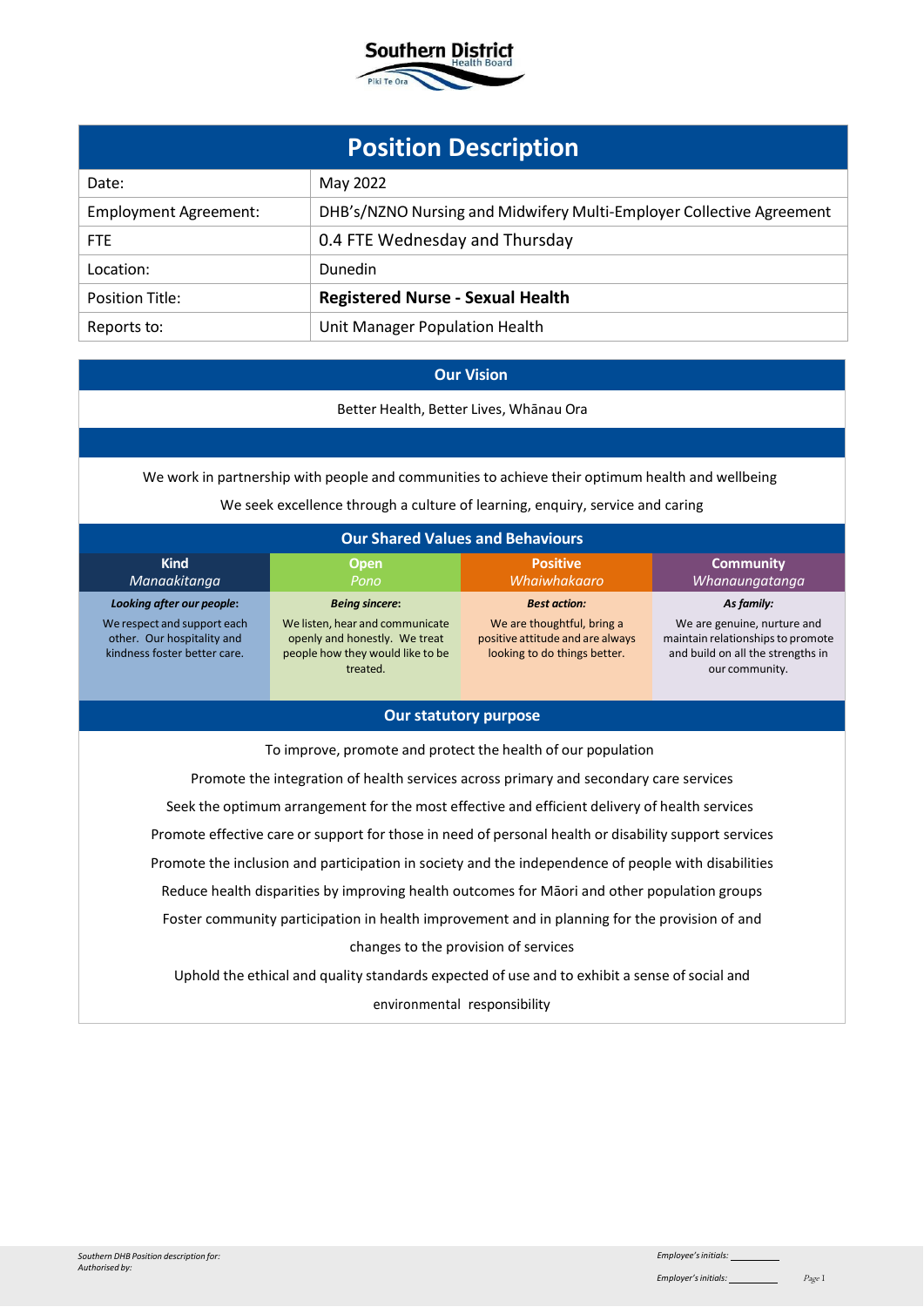#### **PURPOSE OF ROLE**

Registered Nurses use nursing knowledge and judgment to assess health needs, provide care and to advise and support people to manage their health.

They practise independently and in collaboration with other health professionals, perform general nursing functions, delegate to and direct enrolled nurses and healthcare assistants and others. They provide comprehensive assessments to develop, implement and evaluate an integrated plan of health care, and provide interventions that require substantial scientific and professional knowledge, skills and clinical decision making. They do this in a range of settings in partnership with individuals, families, whanau and communities.

Registered nurses may practise in a variety of clinical contexts depending on their educational preparation and practice experience.

They may also use this expertise to manage, teach, evaluate and research nursing practice.

Registered nurses are accountable for ensuring that all the health services they provide are consistent with their education and assessed competence, meet legislative requirements and are supported by appropriate standards.

Some registered nurses will have conditions on their scope of practice, if their qualifications or experience limit them to a specific area of practice.

<http://nursingcouncil.org.nz/Nurses/Scopes-of-practice/Registered-nurse>

## **Competencies**

The following competencies apply to this position. The employee will be assessed against these as part of their annual performance and development review.

| <b>Organisational Competencies</b>           |                                                                                                                                                                                                                                                                                                                                    |  |
|----------------------------------------------|------------------------------------------------------------------------------------------------------------------------------------------------------------------------------------------------------------------------------------------------------------------------------------------------------------------------------------|--|
| <b>Customer Focus</b>                        | Is dedicated to meeting the expectations and requirements of internal and external customers;<br>gets first hand customer information and uses it for improvements in products and services; acts<br>with customers in mind; establishes and maintains effective relationships with customers and<br>gains their trust and respect |  |
| <b>Integrity and Trust</b>                   | Is widely trusted; is seen as a direct, truthful individual; can present the unvarnished truth in an<br>appropriate and helpful manner; keeps confidences; admits mistakes; doesn't misrepresent<br>him/herself for personal gain.                                                                                                 |  |
| <b>Drive For Results</b>                     | Can be counted on to exceed goals successfully; Is constantly and consistently one of the top<br>performers; very bottom line oriented; steadfastly pushes self and others for results.                                                                                                                                            |  |
| <b>Role Specific Competencies</b>            |                                                                                                                                                                                                                                                                                                                                    |  |
| <b>Priority Setting</b>                      | Spends his/her time and the time of others on what's important; quickly zeros in on the critical<br>few and puts the trivial many aside; can quickly sense what will help or hinder accomplishing a<br>goal; eliminates roadblocks, creates focus.                                                                                 |  |
| <b>Managing and</b><br><b>Measuring Work</b> | Clearly assigns responsibility for tasks and decisions; sets clear objectives and measures; monitors<br>process, progress, and results; designs feedback loops into work.                                                                                                                                                          |  |
| Interpersonal<br>Savvy                       | Relates well to all kinds of people - up, down, and sideways, inside and outside the organization;<br>builds appropriate rapport; builds constructive and effective relationships; uses diplomacy and<br>tact; can defuse even high-tension situations comfortably.                                                                |  |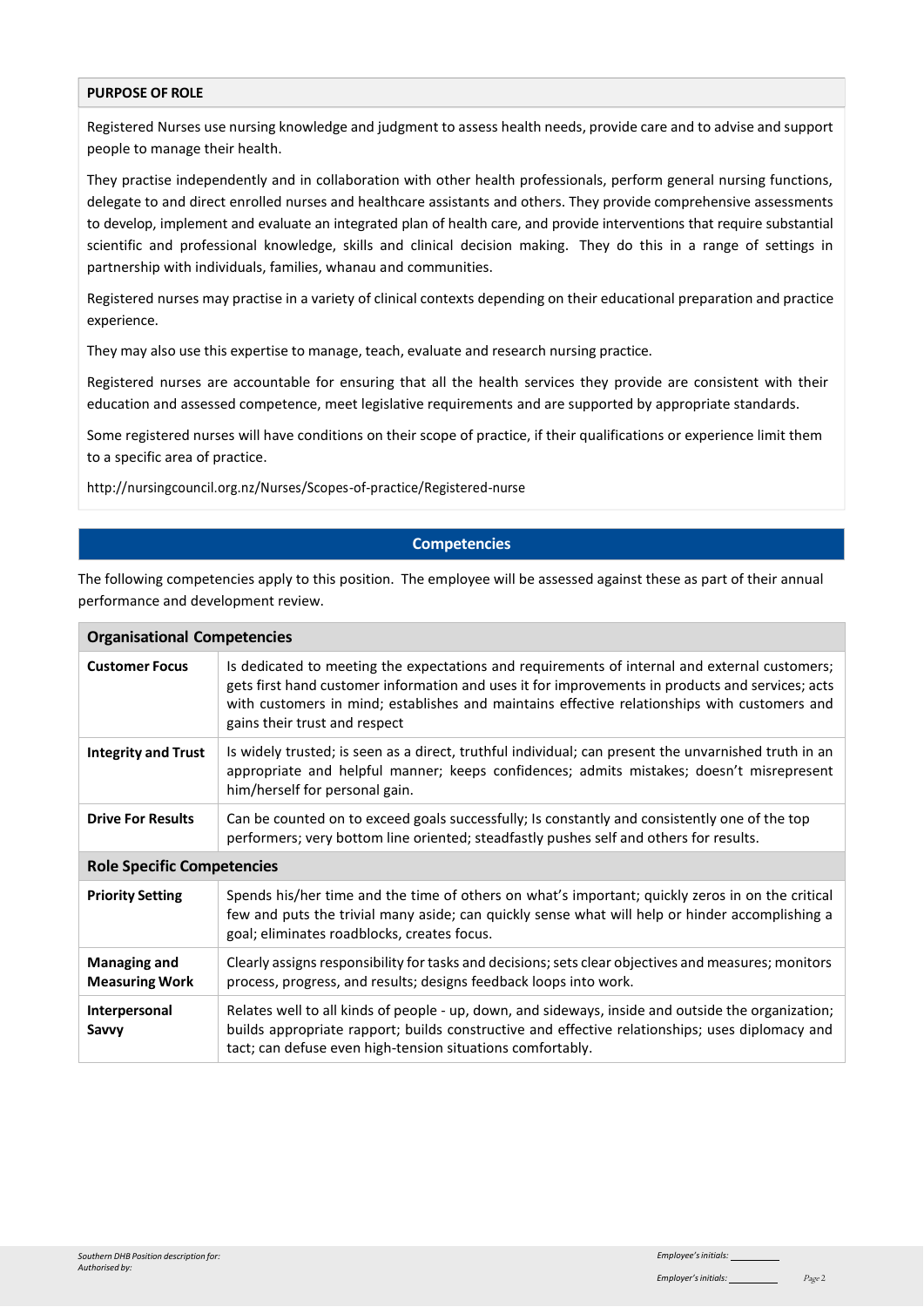| <b>KEY RELATIONSHIPS</b>                                      |                                       |           |                                                                           |
|---------------------------------------------------------------|---------------------------------------|-----------|---------------------------------------------------------------------------|
| <b>Within Southern DHB</b><br><b>External to Southern DHB</b> |                                       |           |                                                                           |
| ٠                                                             | Chief Nursing and Midwifery Officer   | $\bullet$ | Patients, Families and Whanau                                             |
| ٠                                                             | Directors of Nursing                  | $\bullet$ | Nursing Council/Midwifery Council                                         |
| ٠                                                             | <b>Associate Directors of Nursing</b> | $\bullet$ | Unions                                                                    |
| ٠                                                             | Directorate Leadership Team           | $\bullet$ | <b>Other District Health Boards</b>                                       |
| ٠                                                             | <b>Clinical Nurse Co-ordinators</b>   | $\bullet$ | <b>HWNZ</b>                                                               |
| ٠                                                             | <b>Nursing Staff</b>                  | $\bullet$ | NZNO and other relevant professional colleges of<br>nursing and midwifery |
| $\bullet$                                                     | <b>Medical Staff</b>                  | $\bullet$ | <b>Community Members</b>                                                  |
| ٠                                                             | Allied Health Staff                   | $\bullet$ | <b>Educational Institutions</b>                                           |
| ٠                                                             | Administration Staff                  | $\bullet$ | <b>PHO</b>                                                                |
| $\bullet$                                                     | Southern DHB wide staff               | $\bullet$ | GP's                                                                      |
| ٠                                                             | Duty Manager(s)                       | $\bullet$ | NGO's and Aged Care Sector                                                |
|                                                               | Laboratory staff                      | $\bullet$ | NZ Police                                                                 |
|                                                               |                                       | $\bullet$ | Community support services for sexual violence                            |

# **PERSON SPECIFICATION**

The expertise required for a person to be fully competent in the role. Position specific competencies:

|                                                                          | <b>ESSENTIAL</b>                                                                                                                                                                                                                                                                                                                                                                                                                                                                                                             | <b>DESIRABLE</b>                                                                                                                      |
|--------------------------------------------------------------------------|------------------------------------------------------------------------------------------------------------------------------------------------------------------------------------------------------------------------------------------------------------------------------------------------------------------------------------------------------------------------------------------------------------------------------------------------------------------------------------------------------------------------------|---------------------------------------------------------------------------------------------------------------------------------------|
| <b>Education and Qualifications (or</b><br>equivalent level of learning) | Registration as a Registered Nurse<br>$\bullet$<br>with the Nursing Council of New<br>Zealand.<br>Hold a current Nursing Council of<br>$\bullet$<br><b>New Zealand Annual Practising</b><br>Certificate.                                                                                                                                                                                                                                                                                                                     | <b>Competent Professional</b><br>$\bullet$<br>Development and Recognition<br>Programme (PDRP)<br>profile/portfolio or equivalent.     |
| <b>Experience</b>                                                        | One years' post graduate (Nurse<br>$\bullet$<br>Entry to Practice or equivalent)<br>experience, or be undertaking this<br>currently.                                                                                                                                                                                                                                                                                                                                                                                         | Demonstrated knowledge and<br>$\bullet$<br>experience in the areas of public<br>health nursing, primary care or<br>community nursing. |
| <b>Knowledge and Skills</b>                                              | Advanced communication<br>$\bullet$<br>techniques such as conflict<br>resolution, diffusion and mediation<br>skills.<br>Demonstrate professional<br>$\bullet$<br>accountability within scope of<br>practice.                                                                                                                                                                                                                                                                                                                 | Authorised vaccinator (training<br>$\bullet$<br>can be provided if necessary)                                                         |
| <b>Personal Qualities</b>                                                | Be a critical consumer of research and embrace evidenced based practice<br>$\bullet$<br>when carrying out any task/function.<br>Have a commitment to ongoing development of nursing skills and in-service<br>$\bullet$<br>education.<br>Have the ability to work as part of a team.<br>$\bullet$<br>Have ability to 'work together' in a collaborative manner.<br>$\bullet$<br>Have ability to 'work smarter' by being innovative and proactive.<br>$\bullet$<br>Accept responsibility for actions.<br>$\bullet$<br>Nursing. | Be prepared to undertake other duties as reasonably requested by Director of                                                          |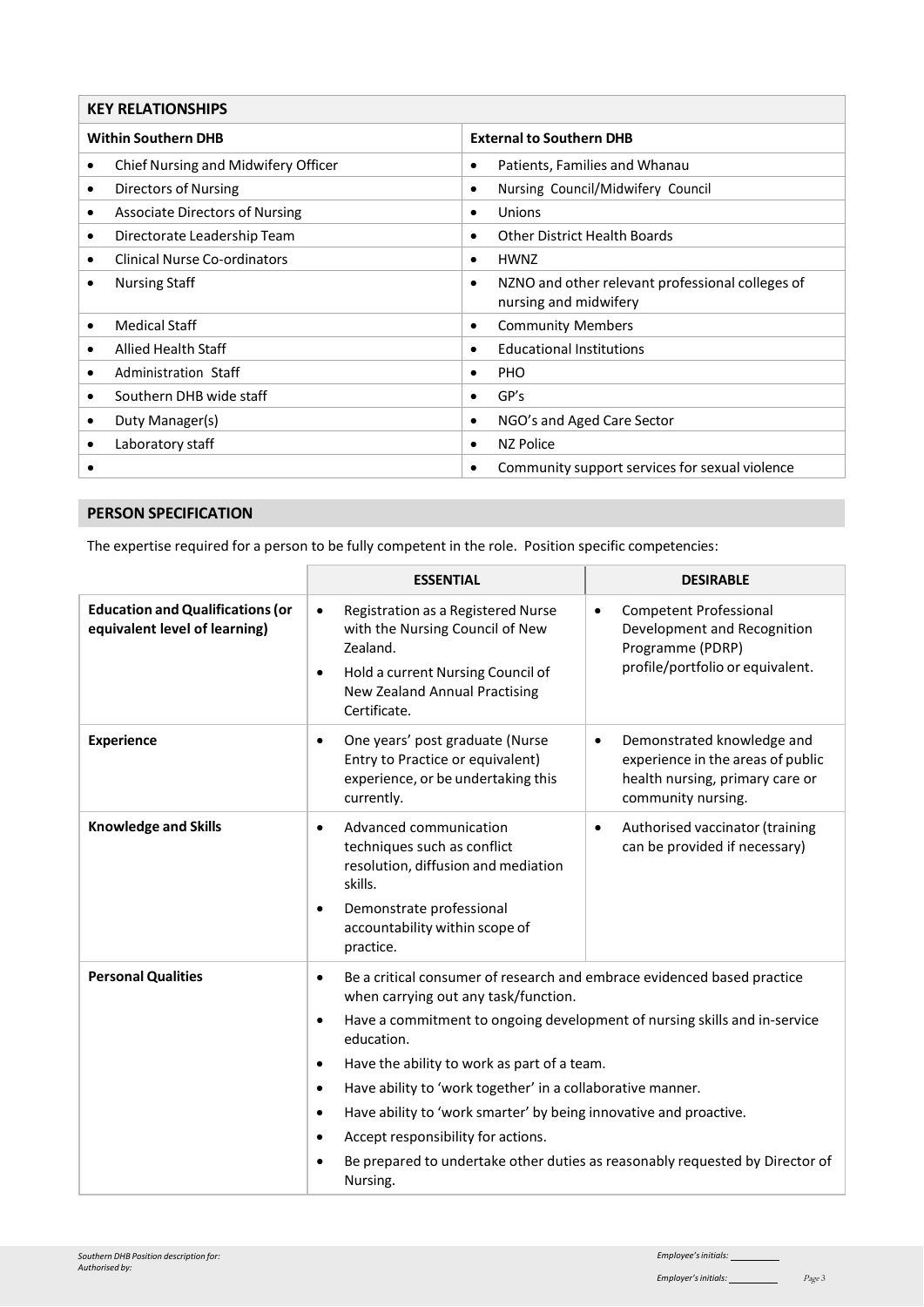| <b>Sexual Health Nurse Specific</b><br><b>Activities</b> | $\bullet$ | Be comfortable discussing all aspects of; diversity, gender, sexuality, sexual<br>difficulties and sexual practices. |
|----------------------------------------------------------|-----------|----------------------------------------------------------------------------------------------------------------------|
|                                                          | ٠         | Provide supportive care for all range of pregnancy options.                                                          |
|                                                          |           | Participate in after-hours Sexual Assault Care roster and examinations                                               |
|                                                          | ٠         | Deliver holistic nursing care, within a health promoting philosophy of practice                                      |
|                                                          |           | Provide advice and follow-up of STIs and prevention strategies.                                                      |
|                                                          |           | Contact tracing of positive cases.                                                                                   |
|                                                          |           | Assisting other staff with duties of day to day running of the clinic                                                |
| KEY RESULT AREAS:                                        |           |                                                                                                                      |

## **Key Accountabilities: Example ofsuccessful delivery of duties and responsibilities**

### **Professional Responsibility**

Able to demonstrate knowledge, judgement and accountability in relation to: professional, legal and ethical responsibilities and cultural safety. Promotes and environment that maximises patient's safety, independence and quality of life and health.

Accepts responsibility for ensuring that his/her nursing practice and conduct meet the standards of the

professional, ethical and relevant legislated requirements. Demonstrates the ability to apply the principles of the Treaty of Waitangi Te Tiriti o Waitangi to nursing practice. Demonstrates accountability for directing, monitoring and evaluating nursing care that is provided by enrolled nurses and others.

Promotes an environment that enables health consumer safety, independence, quality of life, and health.

Practises nursing in a manner that the health consumer determines as being culturally safe.

Reads and adheres to DHB vision, values, policies and procedures.

Represents the organisation and the nursing profession in a committed manner, projecting a professional image of nursing.

- Practises nursing in accord with relevant legislation/codes/policies and upholds health consumers rights derived from that legislation.
- Accepts responsibility for actions and decision making within scope of practice.
- Identifies breaches of law that occur in practice and reports them to the appropriate person(s).
- Demonstrates knowledge of, and accesses, policies and procedural guidelines that have implications for practice.
- Uses professional standards of practice.
- Understands the Treaty of Waitangi/Te Tiriti o Waitangi and its relevance to the health of Maori in Aotearoa/New Zealand.
- Demonstrates knowledge of differing health and socio-economic status of Maori and non-Maori.
- Applies the Treaty of Waitangi/Te Tiriti o Waitangi to nursing practice.
- Understands accountability for directing, monitoring and evaluating nursing care provided by enrolled nurses and others.
- Seeks advice from a senior registered nurse if unsure about the role and competence of enrolled nurses and others when delegating work.
- Takes into consideration the role and competence of staff when delegating work.
- Makes appropriate decisions when assigning care, delegating activities and providing direction for enrolled nurses and others.
- Identifies and reports situations that affect health consumers or staff members' health or safety.
- Accesses, maintains and uses emergency equipment and supplies.
- Maintains infection control principles.
- Recognises and manages risks to provide care that best meets the needs and interests of health consumers and the public.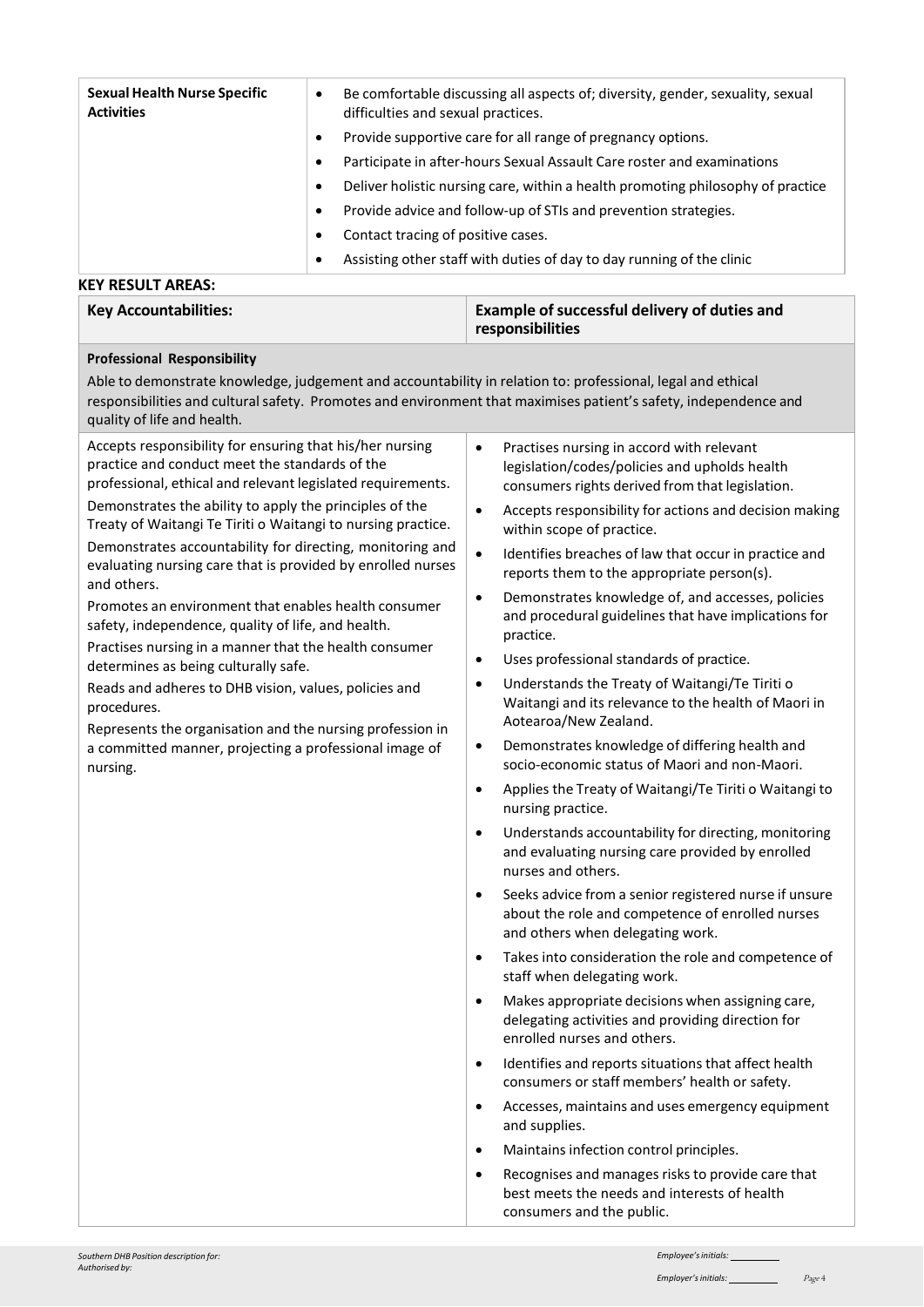|                                                                                                                      | Applies the principles of cultural safety in own nursing<br>practice.                                                                                                                                 |
|----------------------------------------------------------------------------------------------------------------------|-------------------------------------------------------------------------------------------------------------------------------------------------------------------------------------------------------|
|                                                                                                                      | Recognises the impact of the culture of nursing on<br>health consumer's care and endeavours to protect the<br>health consumer's wellbeing within this culture.                                        |
|                                                                                                                      | Practises in a way that respects each health<br>consumer's identity and right to hold personal beliefs,<br>values and goals.                                                                          |
|                                                                                                                      | Assists the health consumer to gain appropriate<br>support and representation from those who<br>understand the health consumer's culture, needs and<br>preferences.                                   |
|                                                                                                                      | Consults with members of cultural and other groups<br>as requested and approved by the health consumers.                                                                                              |
|                                                                                                                      | Reflects on his/her own practice and values that<br>impact on nursing care in relation to the health<br>consumer's age, ethnicity, culture, beliefs, gender,<br>sexual orientation and/or disability. |
|                                                                                                                      | Avoids imposing prejudice on others and provides<br>advocacy when prejudice is apparent.                                                                                                              |
| <b>Management of Nursing Care</b>                                                                                    |                                                                                                                                                                                                       |
| مستمسيها ببط المماسوسييم والمحمس أمسم سيسمع وملازمة والمسمسمين وسموسمو ومستحسم والالمموا ومحمومها سيم ومحموم مقاملها |                                                                                                                                                                                                       |

Able to assess and manage health consumer care, is responsive to the consumers' needs, supported by nursing knowledge and evidence based research.

| Provides planned nursing care to achieve identified<br>outcomes.<br>Undertakes a comprehensive and accurate nursing<br>assessment of health consumers in a variety of settings.<br>Ensures documentation is accurate and maintains<br>confidentiality of information.<br>Ensures the health consumer has adequate explanation of<br>the effects, consequences and alternatives of proposed<br>treatment options.<br>Acts appropriately to protect oneself and others when<br>faced with unexpected health consumer responses,<br>confrontation, personal threat or other crisis situations.<br>Evaluates health consumer's progress toward expected<br>outcomes in partnership with health consumers.<br>Provides health education appropriate to the needs of the<br>health consumer within a nursing framework.<br>Reflects upon, and evaluates with peers and experienced<br>nurses, the effectiveness of nursing care.<br>Maintains professional development. | Contributes to care planning, involving health<br>$\bullet$<br>consumers and demonstrating an understanding of<br>health consumers' rights, to make informed decisions.<br>Demonstrates understanding of the processes and<br>$\bullet$<br>environments that support recovery.<br>Identifies examples of the use of evidence in planned<br>$\bullet$<br>nursing care.<br>Undertakes practice procedures and skills in a<br>$\bullet$<br>competent and safe way.<br>Administers interventions, treatments and<br>$\bullet$<br>medications, (for example: intravenous therapy,<br>calming and restraint), within legislation, codes and<br>scope of practice; and according to authorised<br>prescription, established policy and guidelines.<br>Undertakes assessment in an organised and<br>$\bullet$<br>systematic way.<br>Uses suitable assessment tools and methods to assist<br>$\bullet$<br>the collection of data.<br>Applies relevant research to underpin nursing<br>$\bullet$<br>assessment.<br>Maintains clear, concise, timely, accurate and current<br>$\bullet$<br>health consumer records within a legal and ethical<br>framework.<br>Demonstrates literacy and computer skills necessary<br>$\bullet$<br>to record, enter, store, retrieve and organise data<br>essential for care delivery.<br>Provides appropriate information to health<br>$\bullet$<br>consumers to protect their rights and to allow<br>informed decisions. |
|-------------------------------------------------------------------------------------------------------------------------------------------------------------------------------------------------------------------------------------------------------------------------------------------------------------------------------------------------------------------------------------------------------------------------------------------------------------------------------------------------------------------------------------------------------------------------------------------------------------------------------------------------------------------------------------------------------------------------------------------------------------------------------------------------------------------------------------------------------------------------------------------------------------------------------------------------------------------|-------------------------------------------------------------------------------------------------------------------------------------------------------------------------------------------------------------------------------------------------------------------------------------------------------------------------------------------------------------------------------------------------------------------------------------------------------------------------------------------------------------------------------------------------------------------------------------------------------------------------------------------------------------------------------------------------------------------------------------------------------------------------------------------------------------------------------------------------------------------------------------------------------------------------------------------------------------------------------------------------------------------------------------------------------------------------------------------------------------------------------------------------------------------------------------------------------------------------------------------------------------------------------------------------------------------------------------------------------------------------------------------------------------------------------------------------|
|                                                                                                                                                                                                                                                                                                                                                                                                                                                                                                                                                                                                                                                                                                                                                                                                                                                                                                                                                                   |                                                                                                                                                                                                                                                                                                                                                                                                                                                                                                                                                                                                                                                                                                                                                                                                                                                                                                                                                                                                                                                                                                                                                                                                                                                                                                                                                                                                                                                 |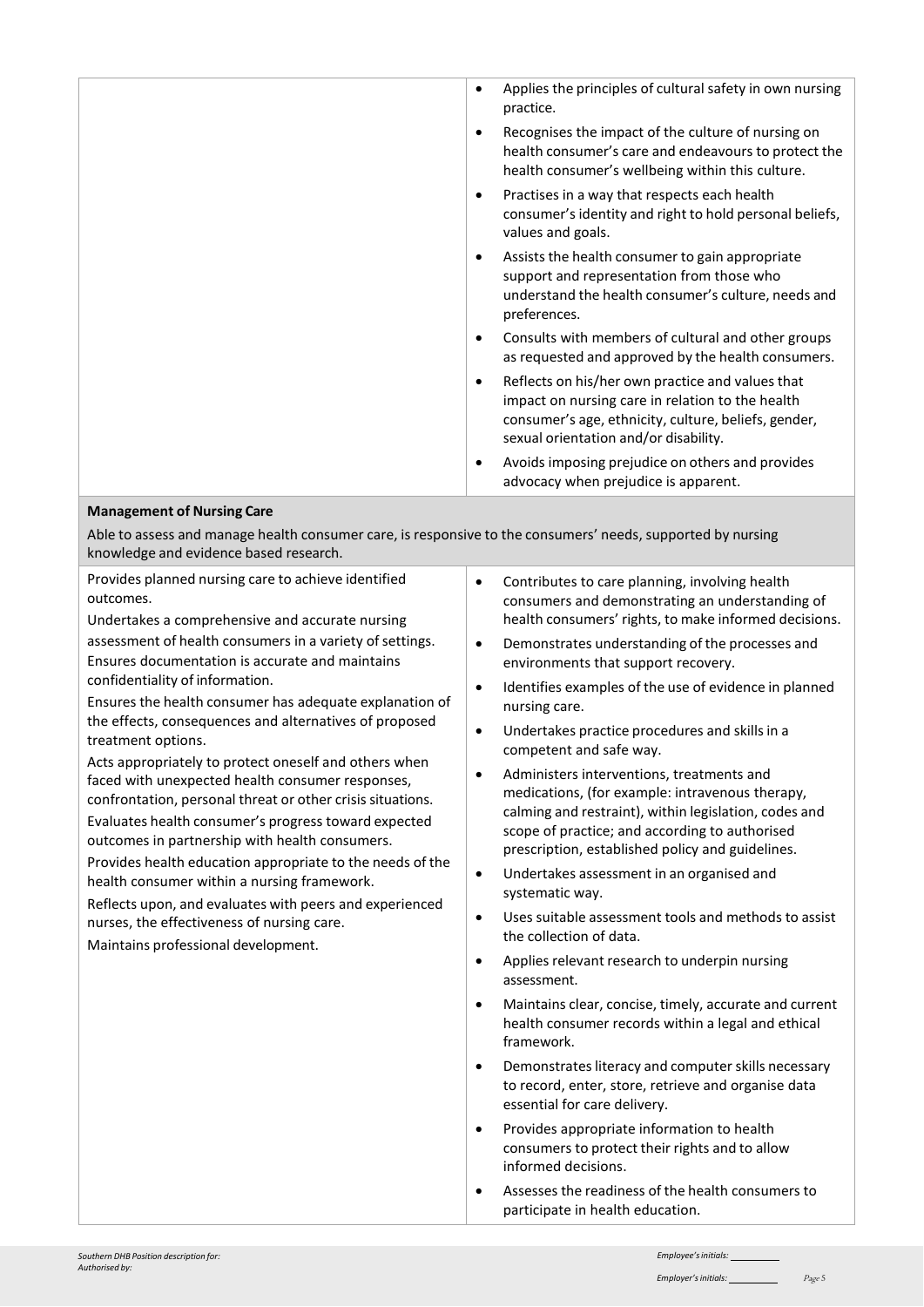| $\bullet$ | Makes appropriate professional judgement regarding<br>the extent to which the health consumer is capable of<br>participating in decisions related to his/her care.                            |
|-----------|-----------------------------------------------------------------------------------------------------------------------------------------------------------------------------------------------|
| $\bullet$ | Discusses ethical issues related to health care/nursing<br>practice, (for example: informed consent, privacy,<br>refusal of treatment and rights of formal and informal<br>health consumers). |
| $\bullet$ | Facilitates the health consumer's access to<br>appropriate therapies or interventions and respects<br>the health consumer's right to choose amongst<br>alternatives.                          |
| $\bullet$ | Seeks clarification from relevant members of the<br>health care team regarding the individual's request to<br>change and/or refuse care.                                                      |
| $\bullet$ | Takes the health consumer's preferences into<br>consideration when providing care.                                                                                                            |
| $\bullet$ | Understands emergency procedures and plans and<br>lines of communication to maximise effectiveness in a<br>crisis situation.                                                                  |
| $\bullet$ | Takes action in situations that compromise health<br>consumer safety and wellbeing.                                                                                                           |
| $\bullet$ | Implements nursing responses, procedures and<br>protocols for managing threats to safety within the<br>practice environment.                                                                  |
| $\bullet$ | Identifies criteria for evaluation of expected outcomes<br>of care.                                                                                                                           |
| $\bullet$ | Evaluates the effectiveness of the health consumer's<br>response to prescribed treatments, interventions and<br>health education in collaboration with the health                             |
|           | consumer and other health care team members.<br>(Beginning registered nurses would seek guidance and<br>advice from experienced registered nurses).                                           |
| $\bullet$ | Reflects on health consumer feedback on the<br>evaluation of nursing care and health service delivery.                                                                                        |
| $\bullet$ | Checks health consumers' level of understanding of<br>health care when answering their questions and<br>providing information.                                                                |
| $\bullet$ | Uses informal and formal methods of teaching that<br>are appropriate to the health consumer's or group's<br>abilities.                                                                        |
| $\bullet$ | Participates in health education, and ensures that the<br>health consumer understands relevant information<br>related to their health care.                                                   |
| $\bullet$ | Educates health consumer to maintain and promote<br>health.                                                                                                                                   |
| $\bullet$ | Identifies one's own level of competence and seeks<br>assistance and knowledge as necessary.                                                                                                  |
| $\bullet$ | Determines the level of care required by individual<br>health consumers.                                                                                                                      |
| $\bullet$ | Accesses advice, assistance, debriefing and direction<br>as necessary.                                                                                                                        |
| ٠         | Contributes to the support, direction and teaching of<br>colleagues to enhance professional development.                                                                                      |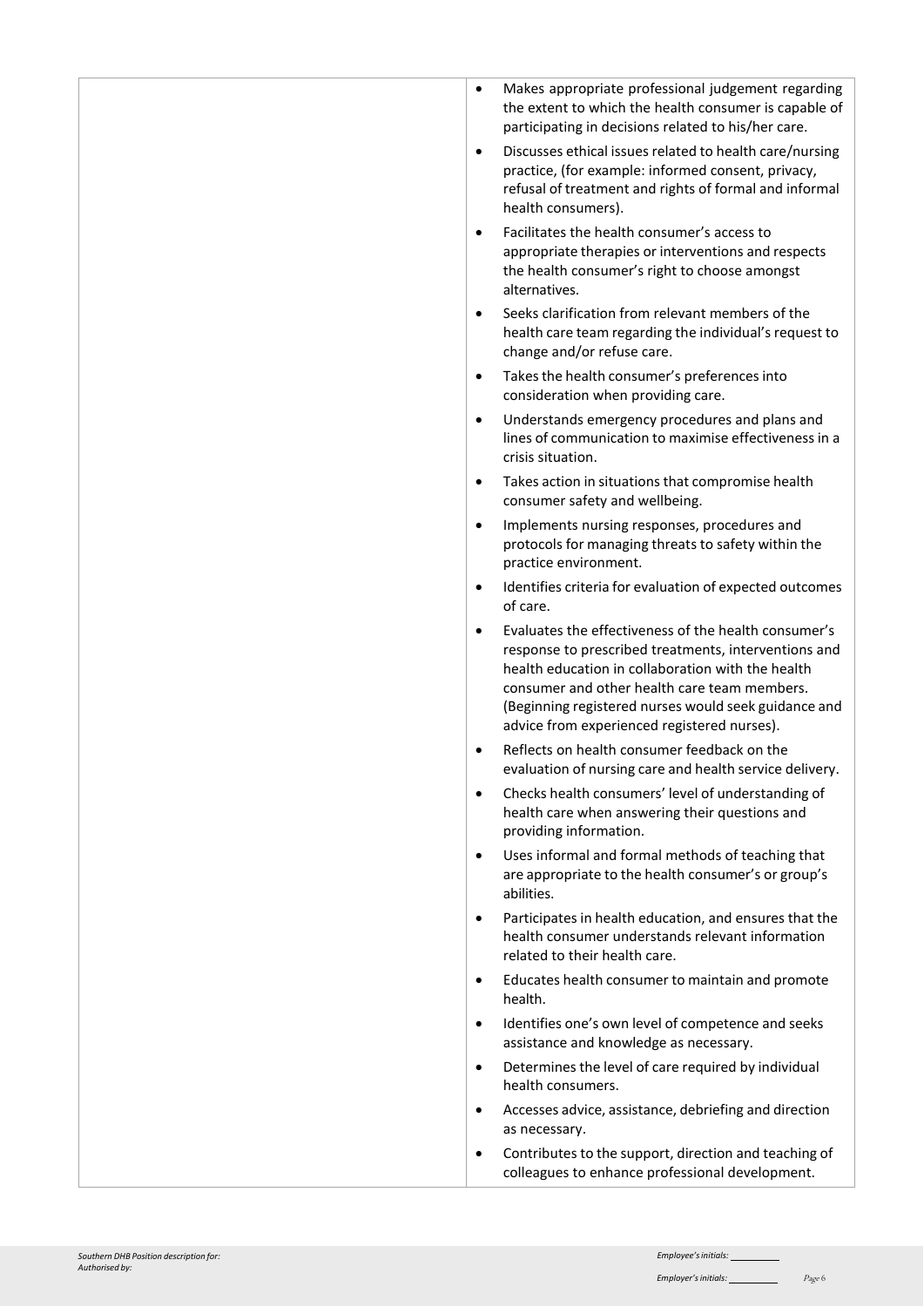|  | Updates knowledge related to administration of<br>interventions, treatments, medications and best<br>practice guidelines within area of practice. |
|--|---------------------------------------------------------------------------------------------------------------------------------------------------|
|  | Takes responsibility for one's own professional<br>development and for sharing knowledge with others.                                             |

#### **Interpersonal Relationships**

To demonstrate effective interpersonal and therapeutic communication with health consumers, other nursing staff and inter-professional communication and documentation.

Establishes, maintains and concludes therapeutic interpersonal relationships with health consumers. Practises nursing in a negotiated partnership with the health consumer and family/whanau where and when possible.

Communicates effectively with health consumers and family/whanau and members of the health care team. Maintains privacy and confidentiality in accordance with HIP Code, DHB policies and procedures etc.

Behaves respectfully and with tolerance towards patients, colleagues and members of the wider healthcare team.

- Initiates, maintains and concludes therapeutic interpersonal interactions with health consumers.
- Incorporates therapeutic use of self and psychotherapeutic communication skills as the basis for nursing care for health consumers with mental health needs.
- Utilises effective interviewing and counselling skills in interactions with health consumers.
- Demonstrates respect, empathy and interest in health consumer.
- $\bullet$  Establishes rapport and trust with the health consumers.
- Undertakes nursing care that ensures health consumers receive and understand relevant and current information concerning their health care that contributes to informed choice.
- Implements nursing care in a manner that facilitates the independence, self-esteem and safety of the health consumer and an understanding of therapeutic and partnership principles.
- Recognises and supports the personal resourcefulness of people with mental and/or physical illness.
- Acknowledges family/whanau perspectives and supports their participation in services.
- Uses a variety of effective communication techniques.
- Employs appropriate language to context.
- Provides adequate time for discussion.
- Endeavours to establish alternative communication methods when health consumers are unable to verbalise.
- Accesses an interpreter when appropriate.
- Discussions concerning health consumers are restricted to settings, learning situations and or relevant members of the health care team.

#### **Inter-professional healthcare and quality improvement**

| To participate in inter-professional health care and quality improvement, evaluate the effectiveness of care and<br>promote a nursing perspective within the inter-professional activities of the team.         |                                                                                                                                                                  |
|-----------------------------------------------------------------------------------------------------------------------------------------------------------------------------------------------------------------|------------------------------------------------------------------------------------------------------------------------------------------------------------------|
| Collaborates and participates with colleagues and<br>members of the health care team to facilitate and co-<br>ordinate care.                                                                                    | Promotes a nursing perspective and contribution<br>٠<br>within the inter-professional activities of the health<br>care team.                                     |
| Recognises and values the roles and skills of all members<br>of the health care team in the delivery of care.<br>Participates in quality improvement activities to monitor<br>and improve standards of nursing. | Provides guidance and support to those entering as<br>$\bullet$<br>students, beginning practitioners and those who are<br>transferring into a new clinical area. |
|                                                                                                                                                                                                                 | Collaborates with the health consumer and other<br>$\bullet$<br>health team members to develop plan of care.                                                     |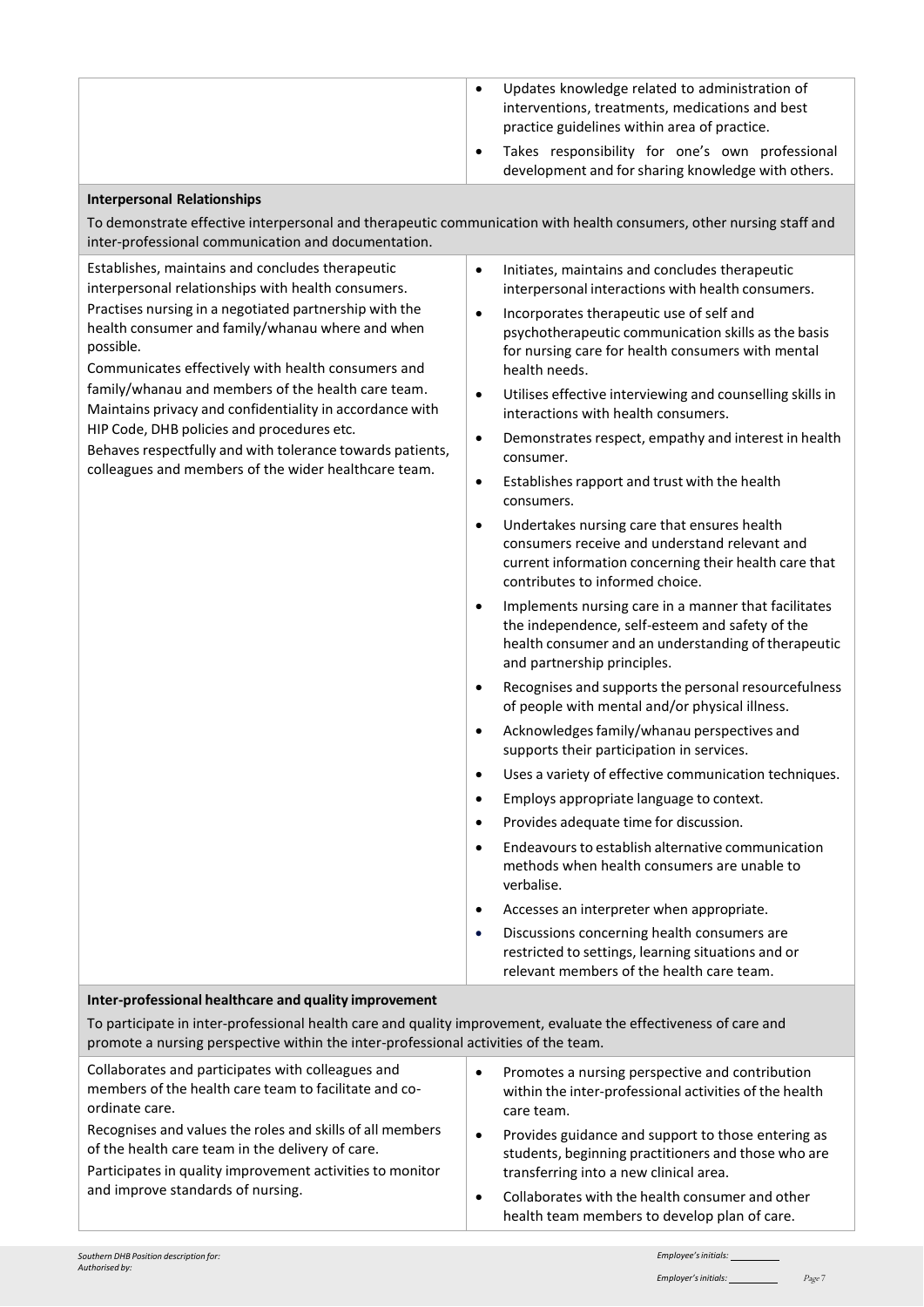| Initiates referrals to other members of the health care<br>team in a timely manner.                                                                                                           | $\bullet$ | Maintains and documents information necessary for<br>continuity of care and recovery.                                                                                                              |
|-----------------------------------------------------------------------------------------------------------------------------------------------------------------------------------------------|-----------|----------------------------------------------------------------------------------------------------------------------------------------------------------------------------------------------------|
| When required, assists in formulating and reviewing<br>nursing standards, procedures and guidelines.                                                                                          | $\bullet$ | Develops a discharge plan and follow up care in<br>consultation with the health consumer and other<br>members of the health care team.                                                             |
|                                                                                                                                                                                               | $\bullet$ | Makes appropriate formal referrals to other health<br>care team members and other health related sectors<br>for health consumers who require consultation.                                         |
|                                                                                                                                                                                               | $\bullet$ | Contributes to the co-ordination of care to maximise<br>health outcomes for the health consumer.                                                                                                   |
|                                                                                                                                                                                               | $\bullet$ | Collaborates, consults with and provides accurate<br>information to the health consumer and other health<br>professionals about the prescribed interventions or<br>treatments.                     |
|                                                                                                                                                                                               | $\bullet$ | Demonstrates a comprehensive knowledge of<br>community services and resources and actively<br>supports service users to use them.                                                                  |
|                                                                                                                                                                                               | $\bullet$ | Reviews policies, processes, procedures based on<br>relevant research.                                                                                                                             |
|                                                                                                                                                                                               | $\bullet$ | Recognises and identifies researchable practice issues<br>and refers them to appropriate people.                                                                                                   |
|                                                                                                                                                                                               | $\bullet$ | Distributes research findings that indicate changes to<br>practice to colleagues.                                                                                                                  |
| <b>Quality and Risk</b>                                                                                                                                                                       |           |                                                                                                                                                                                                    |
| Adherence to Southern DHB Performance Excellence and<br>Quality Improvement Strategy.                                                                                                         | $\bullet$ | Demonstrates competence in emergency procedures,<br>e.g. fire, and CPR.                                                                                                                            |
| Works collaboratively with Occupational Health, Quality<br>and Risk and Infection Control to maintain organisational<br>standards.<br>Reviews and implements systems to ensure that processes | $\bullet$ | Completes Fire, CPR training and updates regularly as<br>required by DHB's policies and procedures. Identifies,<br>takes appropriate action and promptly reports clinical,                         |
| to establish monitor and review the service specific<br>standards of practice and indicators of clinical practice for<br>nursing are established and maintained.                              | $\bullet$ | Occupational Safety & Health and security incidents.<br>Evidence of assisting in the maintenance of ward<br>equipment and where necessary, promptly reports<br>unsafe or malfunctioning equipment. |
| Demonstrates an understanding of risk, identifying<br>emerging risks and ensuring risk mitigation action plans<br>are developed and followed through.                                         | $\bullet$ | Maintains standards for safety, hygiene and medico-<br>legal requirements.                                                                                                                         |
| Demonstrates a sound understanding of the Southern<br>District Health Board quality management framework,<br>contributing to and leading quality initiatives.                                 |           |                                                                                                                                                                                                    |
| Self-Management                                                                                                                                                                               |           |                                                                                                                                                                                                    |
| Develops logical and complete plans to resolve issues.<br>Manages own time adopting a disciplined approach to<br>establishing and following priorities of work.<br>Exhibits self-confidence.  | $\bullet$ | Relationships are developed and maintained with own<br>peer group for robust peer review and support.                                                                                              |
| Engages in appraisal.                                                                                                                                                                         |           |                                                                                                                                                                                                    |
| <b>Other Duties</b>                                                                                                                                                                           |           |                                                                                                                                                                                                    |
| Undertaking duties from time to time that may be in<br>addition to those outlined above but which fall within your<br>capabilities and experience.                                            | $\bullet$ | You respond positively to requests for assistance in<br>own and other areas, demonstrating adaptability and<br>willingness.                                                                        |
| Act as a role model for the Southern DHB Organisational<br>Values.                                                                                                                            | $\bullet$ | You produce work that complies with SDHB processes<br>and reflects best practice.                                                                                                                  |
|                                                                                                                                                                                               | $\bullet$ | Research undertaken is robust and well considered.                                                                                                                                                 |
|                                                                                                                                                                                               | $\bullet$ | Live and support the DHB values in everything you do.                                                                                                                                              |

 $\overline{\phantom{a}}$